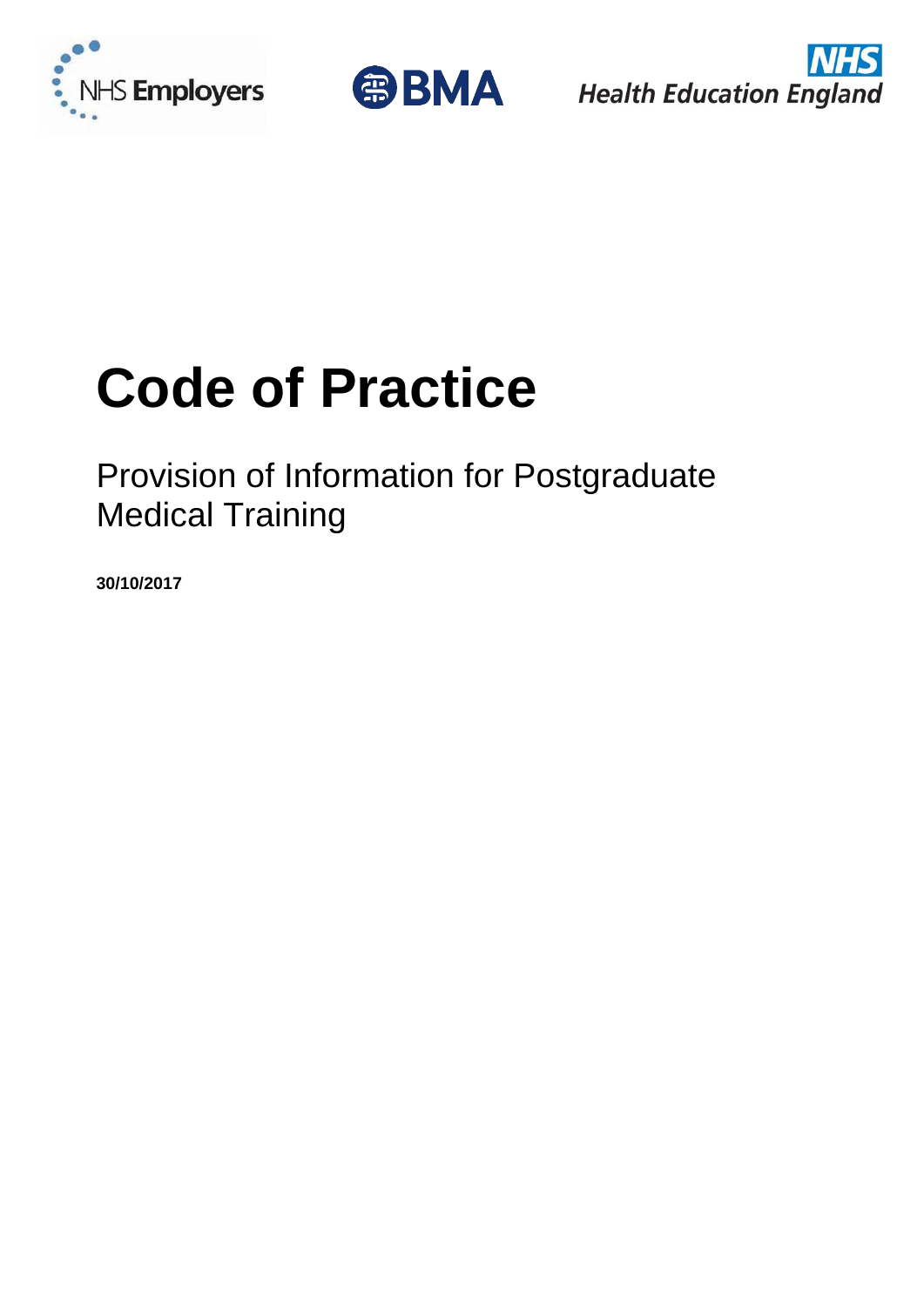# **Table of contents**

| 6. Information to be available at the time of advertisement of recruiting organisation's |  |
|------------------------------------------------------------------------------------------|--|
|                                                                                          |  |
| 7. Training programme information: at time of training programme offer being made        |  |
|                                                                                          |  |
| 8. Employment information: Information provision at the time of conditional              |  |
|                                                                                          |  |
| 9. Employment information: Information provision at each subsequent rotation 10          |  |
|                                                                                          |  |
|                                                                                          |  |
|                                                                                          |  |
|                                                                                          |  |
|                                                                                          |  |
|                                                                                          |  |
|                                                                                          |  |
|                                                                                          |  |
|                                                                                          |  |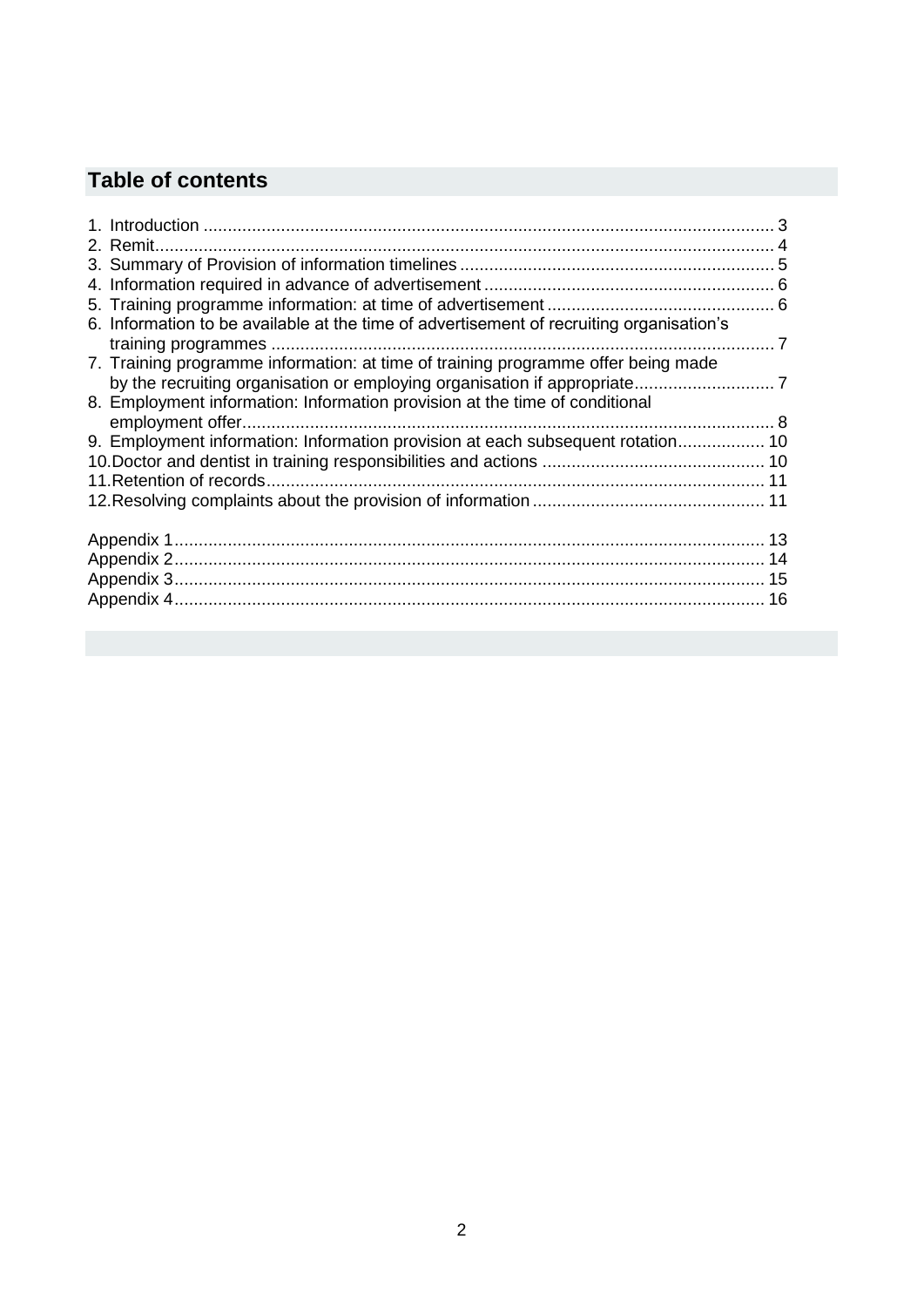# **Code of Practice: Provision of Information for Postgraduate Medical Training**

#### <span id="page-2-0"></span>**1. Introduction**

- 1.1. Doctors and dentists in training have the same needs as other NHS employees. They want to know as much detail as possible about the programmes and posts they are applying for, where they will be working and their conditions of employment. This Code of Practice seeks to help organisations managing national recruitment to training programmes ('recruiting organisations') and those employing or hosting doctors and dentists in training ('employers') to get the flow of information right to help meet those needs as far as it is reasonably practicable to do so.
- 1.2. If doctors and dentists in training are to make informed choices about their application and/or job offers, then they must be provided with sufficient information on the posts within programmes for which they are applying.
- 1.3. Recruiting organisations and employers will continue to strive to ensure that all essential information needed to assist doctors and dentists in training to make important career and life choices is available at the time of the junior doctor's/dentist's appointment, despite the acknowledged difficulties in relation to some types of information.
- 1.4. This Code of Practice aims to support a process of continuing improvement to ensure that any concerns in relation to information provision are addressed. It lays out the agreed information that recruiting organisations and employers should provide to doctors and dentists in training at each stage of the recruitment process. Although organisations will endeavour to provide the information within the timescales set out there may be circumstances where this is not possible.
- 1.5. A clear distinction must be made between the training programme offer and the offer/contract of employment.
- 1.6. Training programme recruitment managed by recruiting organisations and recruited to in conjunction with employing organisations include Academic, Core, Foundation, GP, Dental and Specialty Training posts educationally approved by the GMC.
- 1.7. There is an onus on recruiting organisations and employers to provide timely, accurate and detailed information. Doctors and dentists in training have a responsibility to provide full information, where requested, to keep both recruiting organisations and prospective and actual employers fully informed of their intentions, and to provide a reliable contact address, telephone number and email address for communications.
- 1.8. Applicants should be aware that due to service changes, it is possible in exceptional circumstances that the training programme they accept may be altered. Applicants can be assured that any programme they undertake can deliver the outcomes required by the relevant curriculum. HEE and/or the employer should notify applicants as soon as possible if there are changes to their posts or programmes.
- 1.9. The timescales set out in this Code of Practice chiefly relate to all recruitment activity to nationally recognised training programmes e.g. Academic, Core, Foundation, GP, Dental and Specialty Training posts. Whether it is nationally organised or locally delivered.
- 1.10. The responsibilities of the trainee/applicant set out in this Code must be met to enable recruiting organisations and employers to comply with the Code.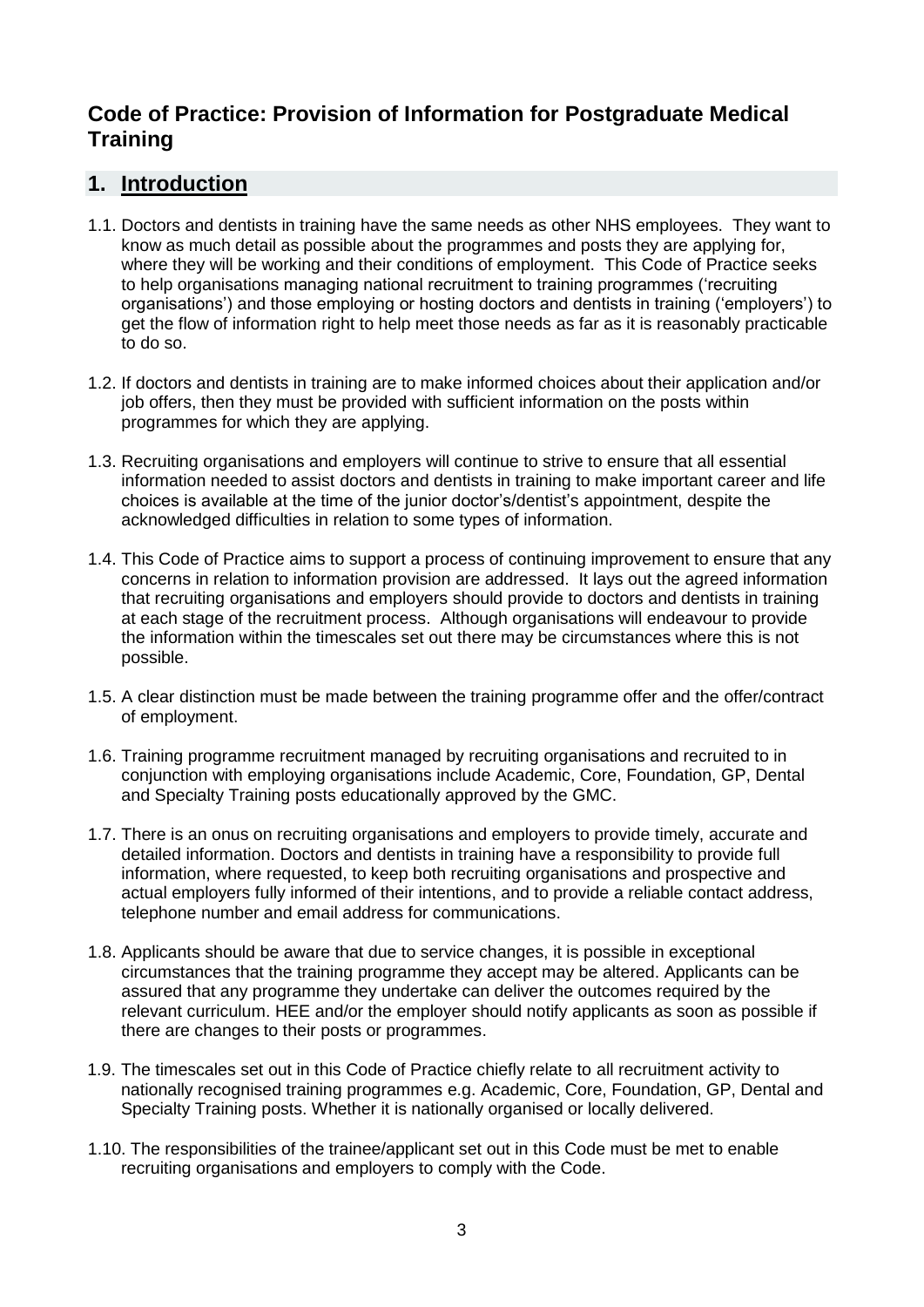# <span id="page-3-0"></span>**2. Remit**

- 2.1. This Code of Practice applies to post-graduate medical and dental recruitment to training programmes overseen by Health Education England only. Wales, Scotland and Northern Ireland have responsibility for managing their own Code of Practice if required.
- 2.2. It applies to recruitment to the medical and dental respective foundation programmes, core and specialty training (including dental specialties), including academic clinical fellowships and lectureships (ACF/ACL), GP training and sub specialty training recruitment.
- 2.3. All training programmes and posts advertised through the recruiting organisations will identify where they are GMC, HEE or GDC approved.
- 2.4. Section 3 details the provision of information timelines where recruiting organisations, local offices and employers are required to provide information.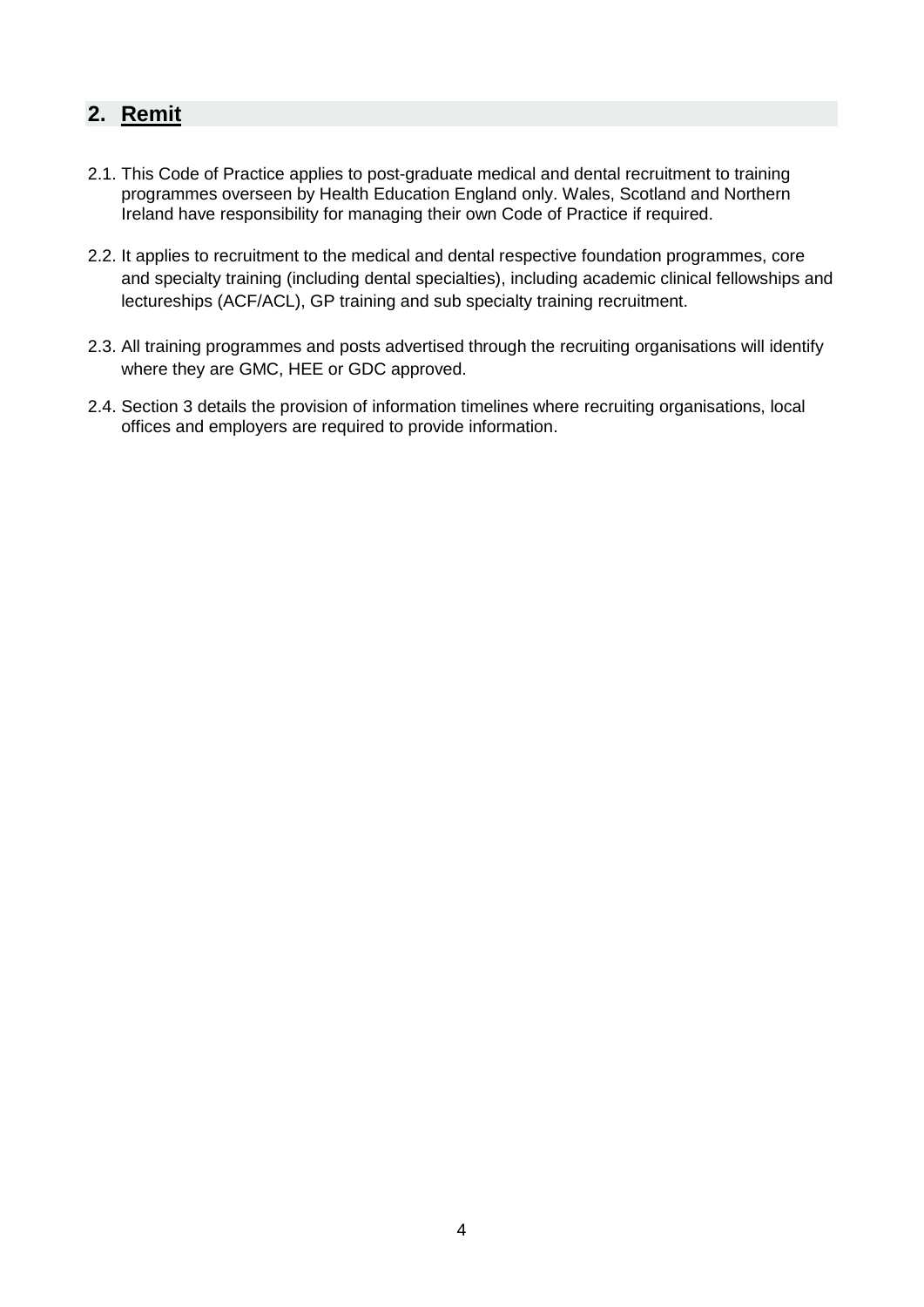# <span id="page-4-0"></span>**3. Summary of Provision of information timelines**

| <b>Paragraph Number</b> | <b>Information to be Provided</b>                                                                                                                                                                                                                                    | <b>Key Dates</b>                                                                                       |  |  |
|-------------------------|----------------------------------------------------------------------------------------------------------------------------------------------------------------------------------------------------------------------------------------------------------------------|--------------------------------------------------------------------------------------------------------|--|--|
| 4.1                     | Recruiting office to place advertisements                                                                                                                                                                                                                            | For a min of 4 weeks                                                                                   |  |  |
| 4.2                     | Recruiting office to ensure programme information is<br>available for applicants to view on Oriel prior to submitting<br>their programme preferences (FP Only)                                                                                                       | Min of 8 weeks before                                                                                  |  |  |
| 4.3                     | Eligibility criteria to be published on recruiting<br>organisations websites                                                                                                                                                                                         | Min of 4 weeks before<br>recruitment round                                                             |  |  |
| 4.4                     | Recruiting organisations provide information about<br>programmes and location (including specific site(s) of work<br>within multi-site organisations) on websites                                                                                                    | Non-specified                                                                                          |  |  |
| 4.5                     | Foundation schools indicate whether applicants will be<br>ranking their programme preferences for rotations for both<br>years of their programme; or just their first year. (FP Only)                                                                                | Mid-September                                                                                          |  |  |
| 4.5                     | Foundation Schools should publish information prior to the<br>start of the recruitment round about how they will match<br>applicants to programmes. (FP Only)                                                                                                        | Prior to recruitment<br>round                                                                          |  |  |
| 7.3                     | Local office to provide programme allocation information to<br>applicants as soon as possible. If this cannot be made at<br>as part of the offer it should be at least 12 weeks before<br>commence of post.                                                          | Min. Of 12 weeks prior<br>to start of post                                                             |  |  |
| 8.1                     | Local office to provide application information to employer<br>once offer of training programme has been accepted and<br>general information has been provided to applicant. Local<br>office also to provide notice to trainee of where they have<br>been allocated. | Min. Of 12 weeks prior<br>to start of post                                                             |  |  |
| 8.2                     | <b>Employer</b> to provide doctor/dentist specific information<br>about the post being offered                                                                                                                                                                       | Min. of 8 weeks prior<br>to the start of the 1 <sup>st</sup><br>placement,                             |  |  |
| 8.3                     | <b>Employer</b> to provide the doctor/dentist with their rota in the<br>generic work schedule. This will enable trainees to submit<br>requests for annual leave to be considered and facilitate the<br>removal of fixed leave in rotas                               | Min. of 8 weeks                                                                                        |  |  |
|                         | The duty roster will be made available at 6 weeks before<br>commencement of post.                                                                                                                                                                                    | Min. of 6 weeks                                                                                        |  |  |
| 8.4                     | <b>Employer</b> to issue statement of particulars and<br>employment contract to doctor/dentist.                                                                                                                                                                      | No later than 8 weeks<br>after start of post<br>(ideally on completion<br>of pre-employment<br>checks) |  |  |
| 9.1                     | Local office provides details to employer and doctor/dentist<br>in training details of future placements within the training<br>programme                                                                                                                            | At least 12 weeks<br>before each placement<br>start date                                               |  |  |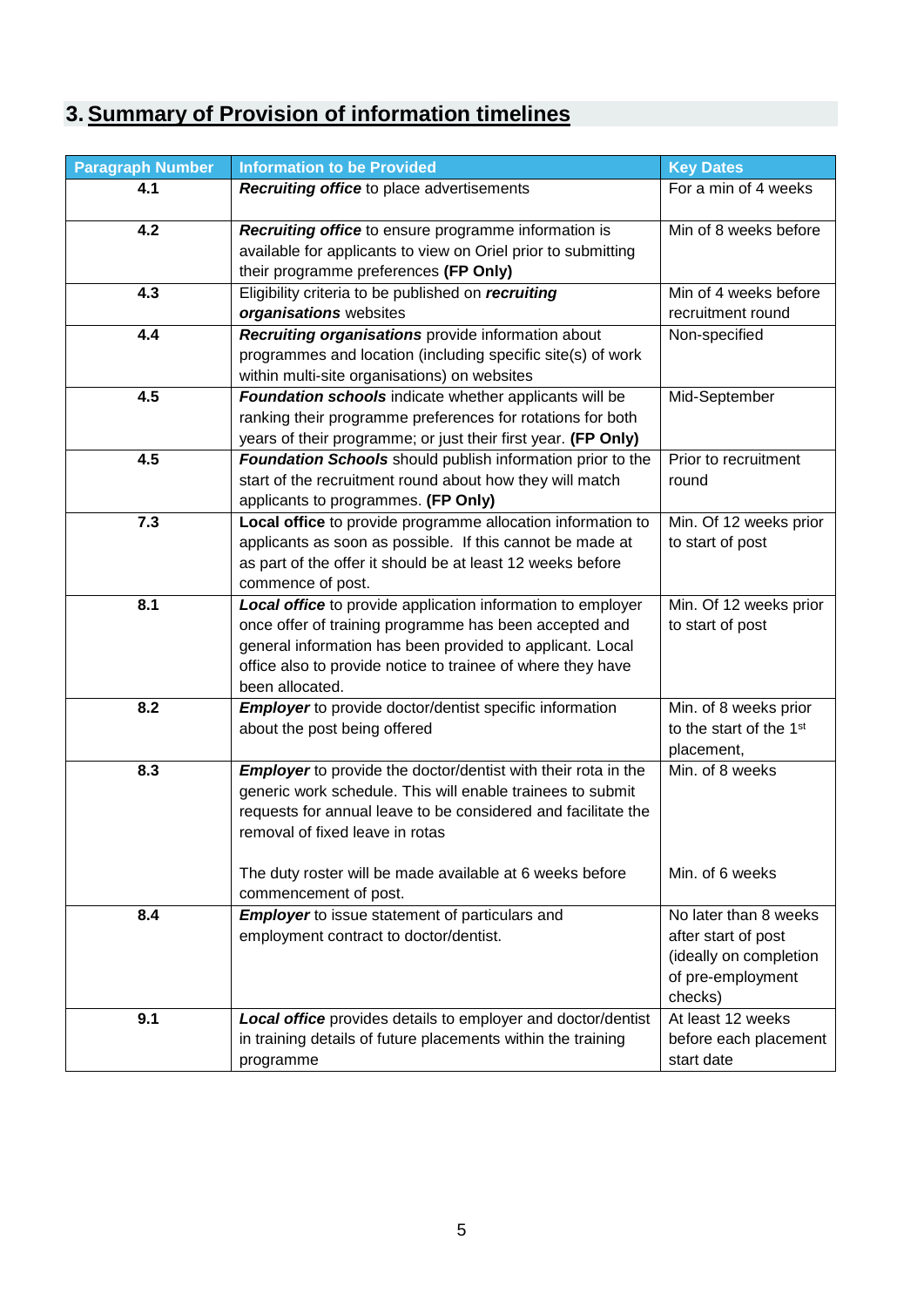#### <span id="page-5-0"></span>**4. Information required in advance of advertisement**

- 4.1. Advertisements will be placed in the appropriate media<sup>1</sup> for a minimum of four weeks and will conform to the requirements of employment law and the UK Visas and Immigration agency requirements for the Resident Labour Market Test (RLMT).
- 4.2. **FP only** During the national and academic recruitment rounds, programme information must be available for applicants to view on the UK foundation programme application system (Oriel) for a minimum of eight weeks prior to doctors submitting their programme preferences. Information must be provided about which specialties are covered in each programme on Oriel. Nationally agreed pay points for F1 and F2 doctors are published on the NHS Employers website for England<sup>2</sup>, and the equivalent organisations in the other nations.
- 4.3. Eligibility criteria will be published on all recruiting organisation's websites a minimum of four weeks before the recruitment round begins.<sup>3</sup>
- 4.4. Recruiting organisations should provide as much information as possible about programmes, placements/rotations and locations (including specific site(s) of work within multi-site organisations) on their websites. An example template can be found in Appendix 5.
- 4.5. **FP only** Foundation schools should clearly indicate whether applicants will be ranking their programme preferences for rotations for both years of their programme; or just for the first year by mid-September. To ensure transparency, foundation schools should publish information prior to the start of the recruitment round about how they will match applicants to programmes.

#### <span id="page-5-1"></span>**5. Training programme information: at time of advertisement**

#### **Terms of Business**

- 5.1. Recruiting organisations' websites and application forms should set out the terms of business that will apply to the provision of services by the recruiting organisation in connection with the recruitment of doctors and dentists in training to training programmes and subsequent appointment to posts by employers. This should state that the services provided by the recruiting organisation include a work-finding service for which there is no fee to the doctors or dentists in training, or to the employers in the NHS that engage them.
- 5.2. The terms of business needs to state that the recruiting organisation is authorised to act for employers in the NHS that are offering training posts as part of an approved junior doctor/dentists medical or dental education and training programme, but is not authorised to enter employment contracts with doctors/dentists in training on behalf of those employers. The current agreed wording for HEE local office websites is shown in Appendix 3.

<sup>-</sup><sup>1</sup> Table 11C at https://www.gov.uk/guidance/immigration-rules/immigration-rules-appendix-a-attributes

<sup>2</sup> [http://www.nhsemployers.org](http://www.nhsemployers.org/Aboutus/Publications/PayCirculars/Pages/PayCircular-MD-1-2010.aspx)

<sup>&</sup>lt;sup>3</sup> This may be via a link t[o www.specialtytraining.nhs.uk](http://www.specialtytraining.nhs.uk/)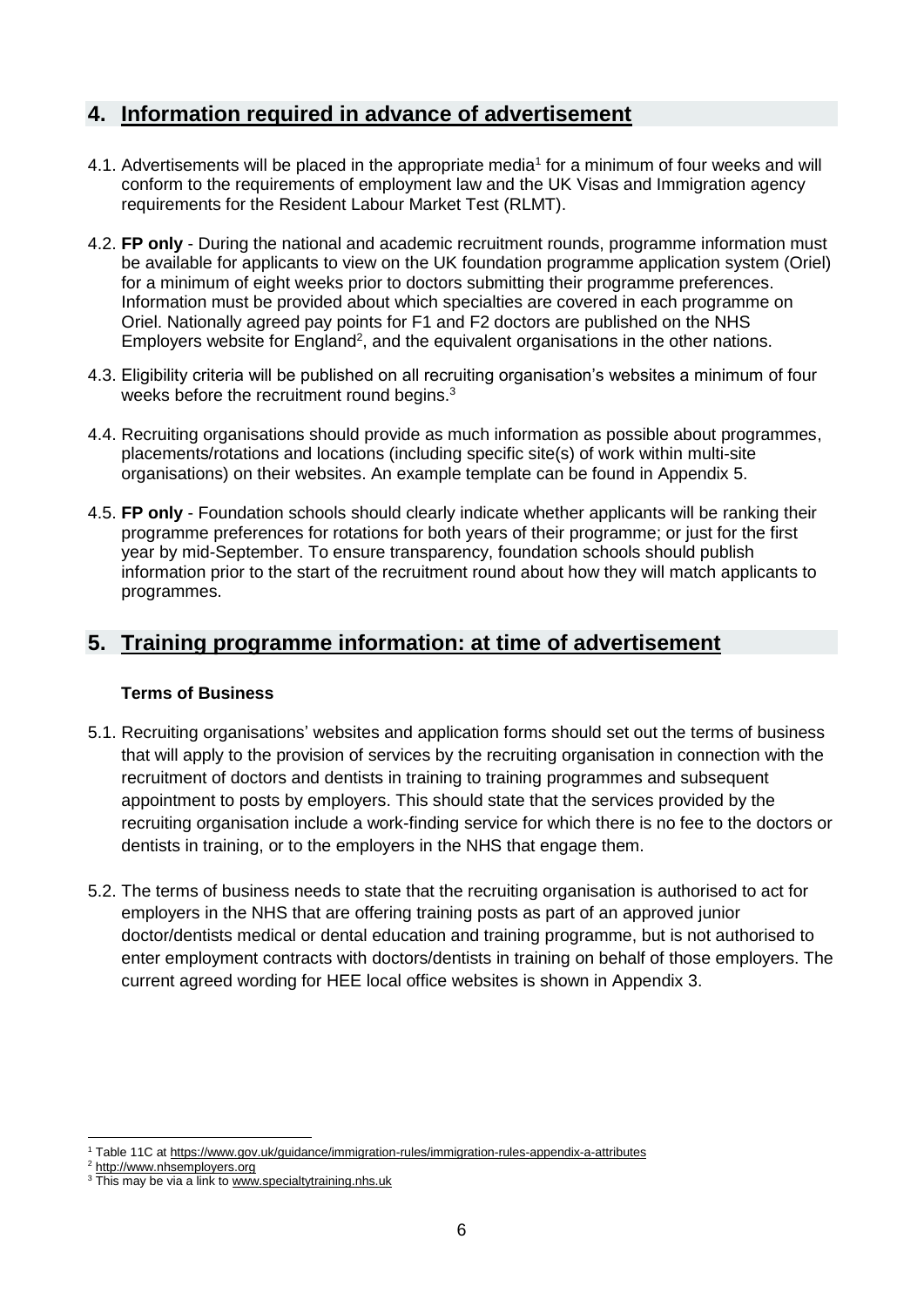### <span id="page-6-0"></span>**6. Information to be available at the time of advertisement of recruiting organisation's training programmes**

- 6.1. Doctors and dentists in training should be provided with information about the indicative numbers of posts, their grade and specialty, and where posts might be located within the programmes advertised<sup>4</sup>. The employer will have confirmed that it wishes the recruiting organisation to find doctors/dentists in training to fill each post. The published advertisement must include this information or provide a link to the relevant information on the recruiting organisation website. The advertisement must state:
	- Pay points (link to relevant NHSE webpage)
	- The type of work (specialty/ies and level(s))
	- Information on likely locations for the programme including likely specific site(s) of work within a larger employing organisation where applicable
	- The qualifications and professional registration required.
- 6.2. The advertisement should include within the programme description or by links to relevant information:
	- All posts covered, including possible employers and locations
	- Start date
	- Professional registration requirements, qualifications and experience
	- Anticipated duration of programme
	- Standard placement/rotation details stating "Expected placement/rotation arrangements for this programme are:"- then list the exceptions to these arrangements
	- For academic programmes this will include research areas, supervisor and funding arrangements.
	- Recruiting organisation to include anticipated outcome subject to satisfactory progression (e.g. completion of CCT, CESR CP, CESR GP)
	- Pay points
	- Travel and relocation expenses policy by reference to national terms and conditions, with links to recruiting organisation websites where appropriate**.**

# <span id="page-6-1"></span>**7. Training programme information: at time of training programme offer being made by the recruiting organisation or employing organisation if appropriate**

7.1. It is the responsibility of the recruiting organisation to identify details of the first placement/rotation. A clear distinction must be made between the training programme offer and the contract of employment that would follow from the relevant employing organisation(s) or equivalent, when a recruiting organisation offers a specific training programme to the doctor in training.

<sup>-</sup><sup>4</sup> NB. Posts may be added or withdrawn from the programme during the life-cycle of the programme as service configurations change.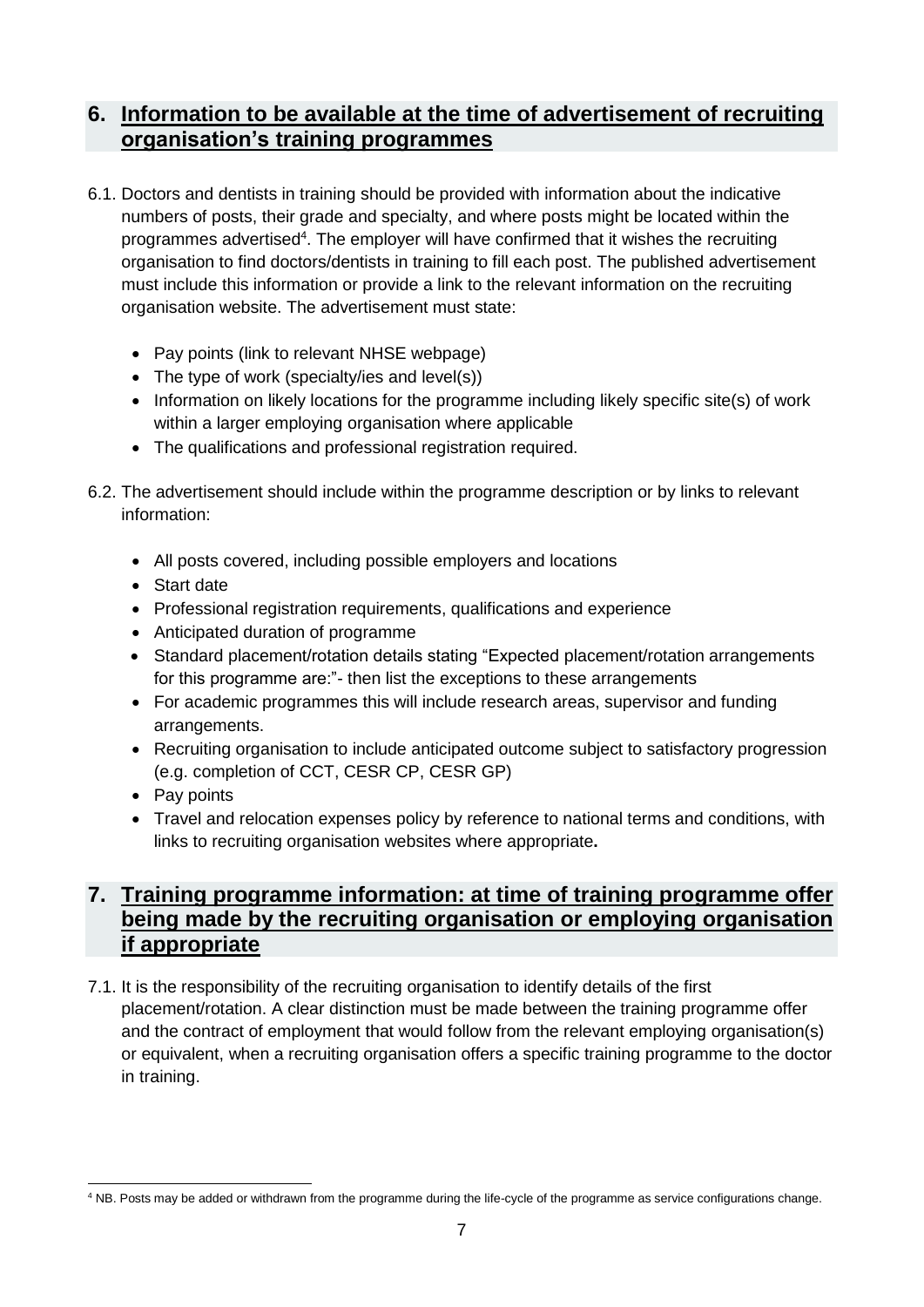- 7.2. When the recruiting organisation (HEE local office, Deanery or Royal College) makes an offer of a training programme it should provide the following information to the doctor/dentist in training:
	- Confirmation of information included in the advertisement
	- Confirmation of training programme details, location of the work (including on which specific site(s) within a multi-site employer), stating a minimum of the first rotation / placement, but where possible all rotations/placements at least for the first year. This can either be via electronic or paper form
	- Start date and likely duration of the period of the placement, and the likely duration of the training programme where applicable
	- Name of the position being filled and description of the rotational programme and job description where available
	- Expected outcome, subject to satisfactory progression, of the training programme (e.g. CCT, CESR (CP), CEGPR (GP), completion of Core Training, Foundation Programme Certificate of Completion)
	- The name of the HEE local office/ Deanery contact in the event of any relevant information being missing or requiring clarification
	- The notice period applicable by reference to national terms and conditions of employment
- 7.3. The above information should be provided to the trainee as soon as possible after the initial offer has been accepted on Oriel and **no later than 12 weeks** prior to commencement of post.
- 7.4. Information relating to an individual doctor/dentist in training should not be shared between organisations without the individual's knowledge and consent in line with the Data Protection Act (DPA).

#### <span id="page-7-0"></span>**8. Employment information: Information provision at the time of conditional employment offer**

- 8.1. Once the recruiting organisation/HEE local office has made a training programme offer, and the general information set out in paragraph 7.2 has been provided, **the local HEE office must then provide relevant information to the employer a minimum of 12 weeks prior to commencement of post**. This should include:
	- Full application form
	- Offer letter

-

8.2. The additional information set out below must be provided by the employer to the doctor/dentist in training about the specific post being offered. **This should be a minimum of 8 weeks prior to the start of the first post.**<sup>5</sup> (Where the offered programme comprises several posts, the information will only cover the first placement within the programme. Information on later posts will be provided as indicated in section 9.1.)

<sup>&</sup>lt;sup>5</sup> This may not be possible when late recruitment happens to fill vacancies for the August round. For example, filling from the reserve list in the foundation programme.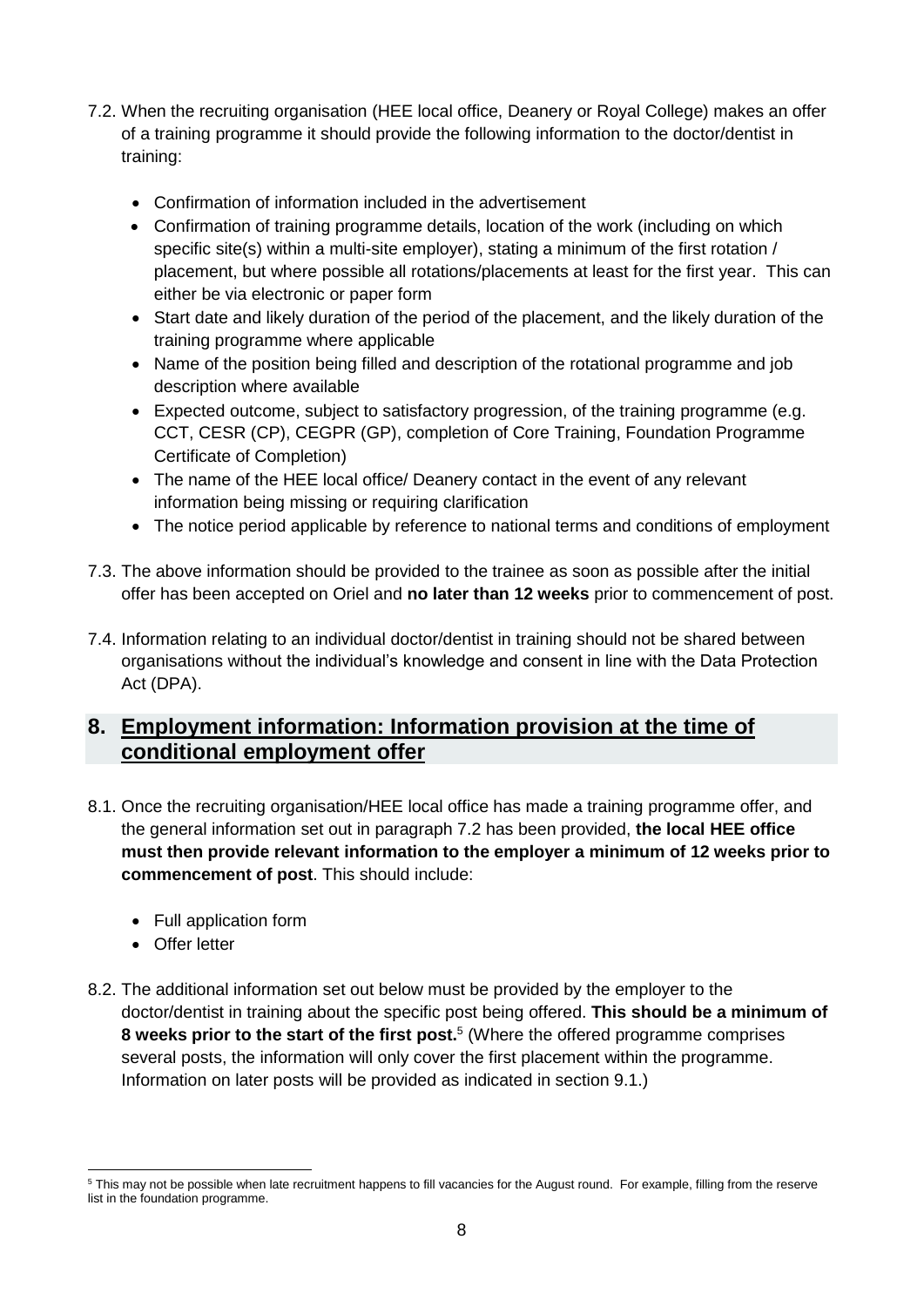- The name of the Medical/Dental Staffing contact in the event of any relevant information being missing or requiring clarification
- Location of hospital(s) or work location(s) (particularly information on which site(s) within a multi-site institution)
- Duration of post
- Hours this should include hours per week on average, pattern of work including, where applicable, details of shift work and on-call arrangements
- Basic pay and details of any additional supplements and/or allowances and the circumstances under which they are payable indicated by reference to relevant national pay circular
- London weighting or other recruitment incentive (e.g. Flexible pay premium), specifying the amount if applicable
- Pension arrangements
- Annual leave rules and entitlement and any statutory days
- Sick pay arrangements with reference to national terms and conditions
- Notice period
- Study leave arrangements
- Travel expenses (the local employer's policy must be provided)
- Subsistence expenses (ditto)
- Relocation expenses (ditto) except where these are handled by the recruiting organisation – in these cases, this information should be provided at programme offer stage
- Requirements of local pre-employment procedures and checks
- Professional registration requirements
- Health and safety local policies
- Proposed deductions from salary (e.g. mess fees)
- Details of educational supervisor and clinical supervisor (and academic supervisor if relevant), including contact details to allow trainees to initiate contact.
- Any details pertaining to requirements for accommodation/residence
- Induction arrangements for new starters
- 8.3. It is reasonable for a doctor/dentist in training to expect a minimum of eight weeks' notice of the rota as outlined in the generic work schedule or otherwise published. This will outline the actual rota/working pattern but not the precise slot on the rota the individual will be working. This will enable trainees to submit requests for annual leave to be considered and facilitate the removal of fixed leave in rotas. The duty roster outlining the exact slot of the rota will be available at a minimum of six weeks' notice.
- 8.4. A statement of particulars and employment contract should be issued to the doctor/dentist at the start of the post. If the contract is not available on the start date, this must be provided no later than eight weeks after starting in post.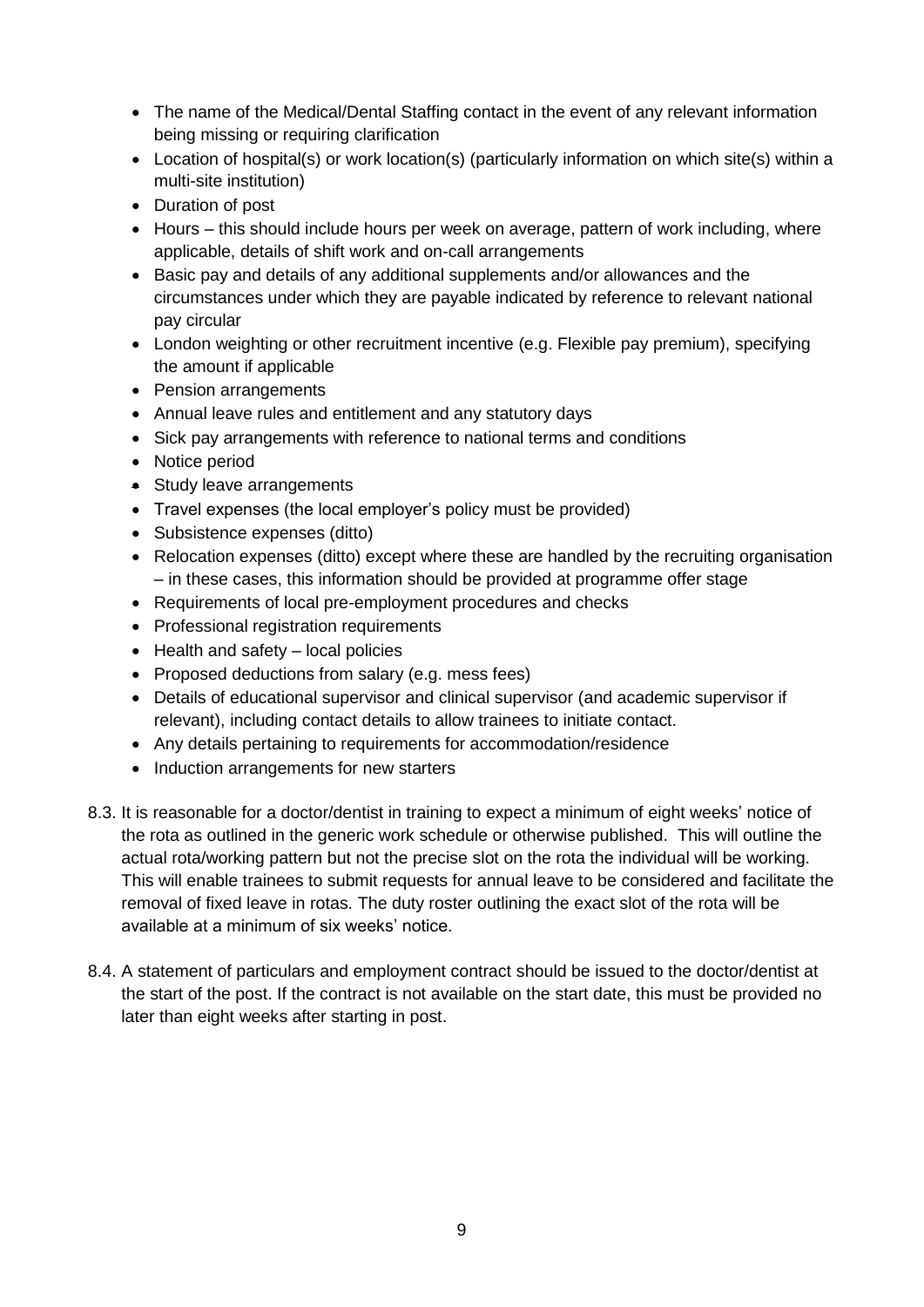#### <span id="page-9-0"></span>**9. Employment information: Information provision at each subsequent rotation**<sup>6</sup>

- 9.1. Responsibility for providing doctors/dentists in training and employers with details of future placements within training programmes lies with the HEE local office. This information should be provided at least 12 weeks before the doctor/dental in training moves/rotates. Where this is not possible the doctor/dentist in training and employer should be informed of the reason and when the information is likely to be available, as it will impact on the timeliness of all subsequent communications (e.g. from the employer~). The minimum information to be provided on the next placement should include:
	- 1. Name and level of training programme post
	- 2. Name of next employer
	- 3. Location of hospital(s)/work location(s) (particularly information on which site(s) within a multi-site institution)
	- 4. Start date
	- 5. Duration of post
- 9.2. Prior to starting in post, the doctor/dentist in training should receive the same level of information within the same time frame that they receive at the time they accepted the initial employment offer (section 8.1).

#### <span id="page-9-1"></span>**10. Doctor and dentist in training responsibilities and actions**

- 10.1. The GMC's Good Medical Practice guidance applies to doctors in training.
- 10.2. In relation to the pursuit of any application or offer of training programme or any associated contract of employment, a doctor in training agrees:
	- to ensure that up-to-date contact details by post, e-mail and telephone are available to the recruiting organisation / employer at all times. A professional email address is advised e.g. doctors.org / nhs.net
	- to forward contact details to the employer associated with an accepted offer of a training programme placement (in rotational posts the first employer, and subsequent employers as part of the rotation)
	- to respond **within five working days** to requests from the recruiting organisation or employing organisation for outstanding information needed to confirm a training programme offer, e.g. certificates/immigration documentation, etc. Failure to produce evidence required may result in the training programme offer being withdrawn.
	- if they have previously accepted an offer and then subsequently accept another offer, to inform by email the recruiting organisation who made the first offer of their changed intentions, within 24 hours of accepting the other post, and if applicable to give the required contractual notice
	- to fully complete and promptly return within requested timeframes any requested preemployment checking information, if necessary with an explanation of any omissions,

<sup>-</sup><sup>6</sup> Educational reasons in some occasions may mean the 8 week target is not met, e.g. ARCP outcomes requiring trainees to have specific targeted training or exposure.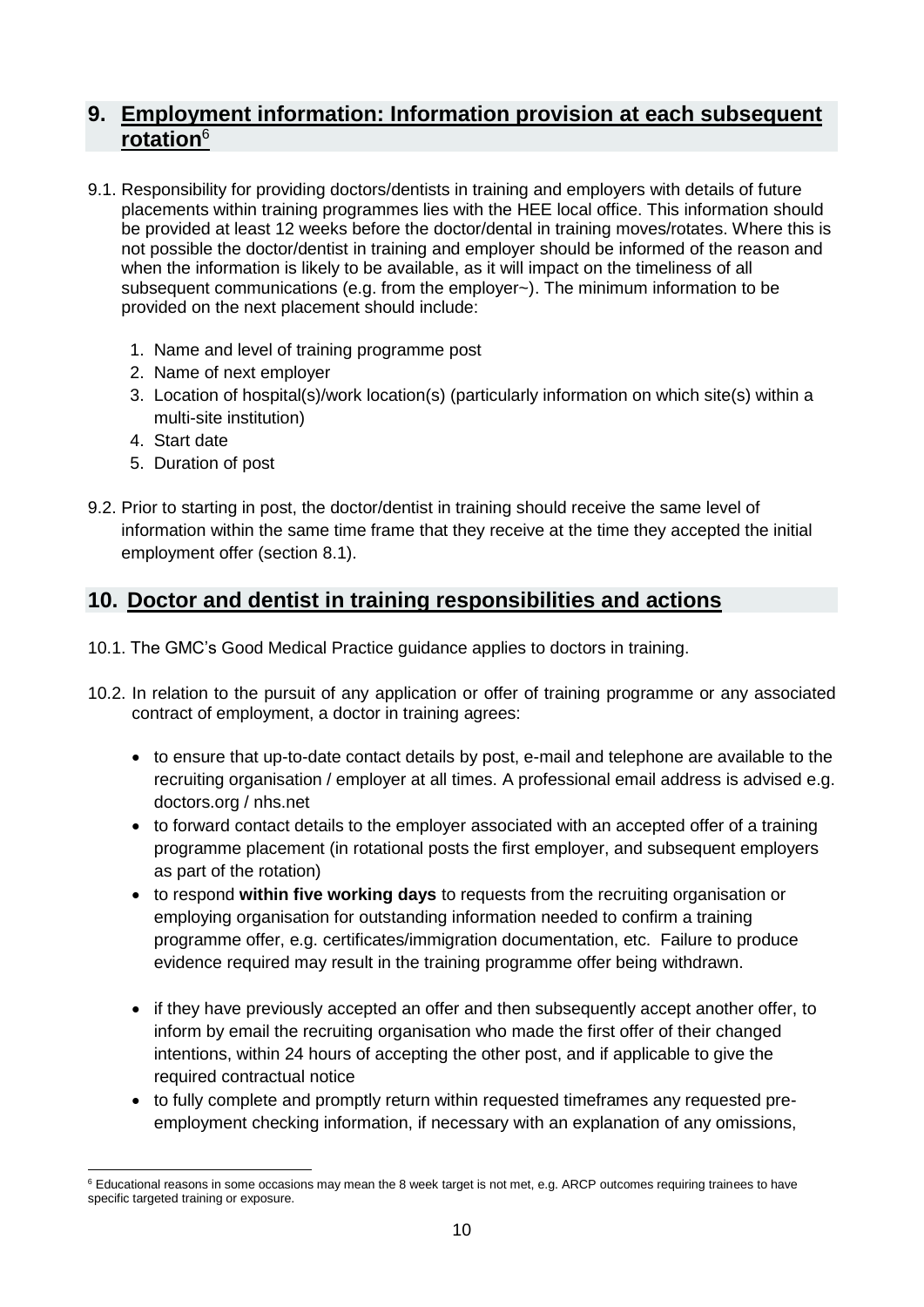stating when the information will be available, and to provide the rest of the information when required

- to complete and return any occupational health forms within requested timeframes
- to complete and return any Disclosure and Barring Service ("DBS") (or equivalent) forms within requested timeframes
- to give appropriate notice, as given in local recruiting organisation arrangements, of any decision to leave a programme for any reason, to both the recruiting organisation and employer(s) concerned, and to continue working and training for any notice period within the contract of employment and/or training
- to bring to the attention of the recruiting organisation and the prospective new employer (if known) any material circumstances that might affect their ability to take up particular posts within training programmes as soon as is appropriate and practicable after such circumstances are known.
- To submit requests for annual leave, where known, within one week of receiving the offer of employment and within 7 weeks of the intended start date, so as to facilitate to the provision of their roster as described in para. 8 above.
- 10.3. Failure to meet these requirements on the part of a doctor in training may prevent employers from being able to discharge the responsibilities set out in this code of practice, and may lead to difficulties for them, their employer and for patient care.

# <span id="page-10-0"></span>**11. Retention of records**

11.1. Sufficient records of the recruitment process should be kept by the recruiting organisation in line with current employment agency regulations in order to deal with any complaints and queries. Retention of records should be in accordance with the NHS Records Management Policy and the DPA.

#### <span id="page-10-1"></span>**12. Resolving complaints about the provision of information**

- 12.1. If an applicant or post holder has a complaint about the provision of information under this Code of Practice they should raise this in the first instance with the recruiting organisation or employer as appropriate with a view to resolving the difficulty informally.
- 12.2. The complaints procedure aims to be fair, transparent and free from discrimination.
- 12.3. Complaints may need to be shared with others who have been involved with the Code of Practice process, e.g. the staff of the recruiting organisation or lead employing organisation.
- 12.4. Any requests from the doctor or dentists to the recruiting organisation or employer for information in relation to the advertised post, as set out in the Code of Practice, should be dealt with and the information provided to the doctor/dentist **within ten working days**.
- 12.5. If the information requested cannot be provided within that timeframe a clear timescale as to when this information **will** be provided and a sufficient explanation as to why it cannot be provided within ten working days.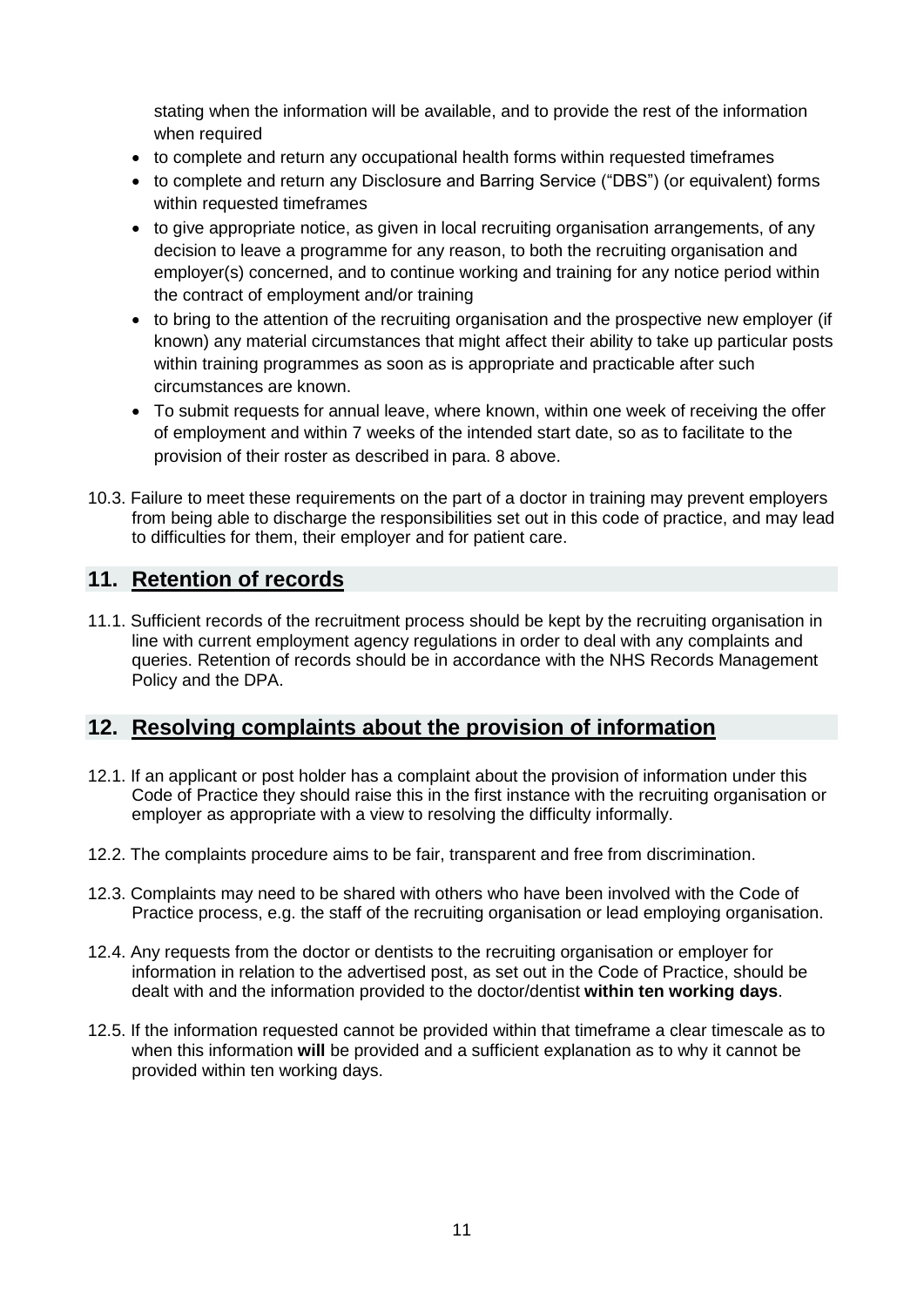- 12.6. If information is not provided to the doctor/dentist and a formal complaint is made, this should be handled by a different member of recruiting organisation staff to the member of staff who dealt with the original information request.
- 12.7. If a doctor wishes to appeal against the outcome of the complaint or the complaint has not been answered. They should contact the HEE national team at [mdrs.nationalrecruitment@hee.nhs.uk.](mailto:mdrs.nationalrecruitment@hee.nhs.uk)

#### **Grounds for making a complaint**

- 12.8. That the agreed standards in the Code of Practice have not been met.
- 12.9. That the doctor or dentist does not feel that sufficient reasons have been given for not complying with the Code.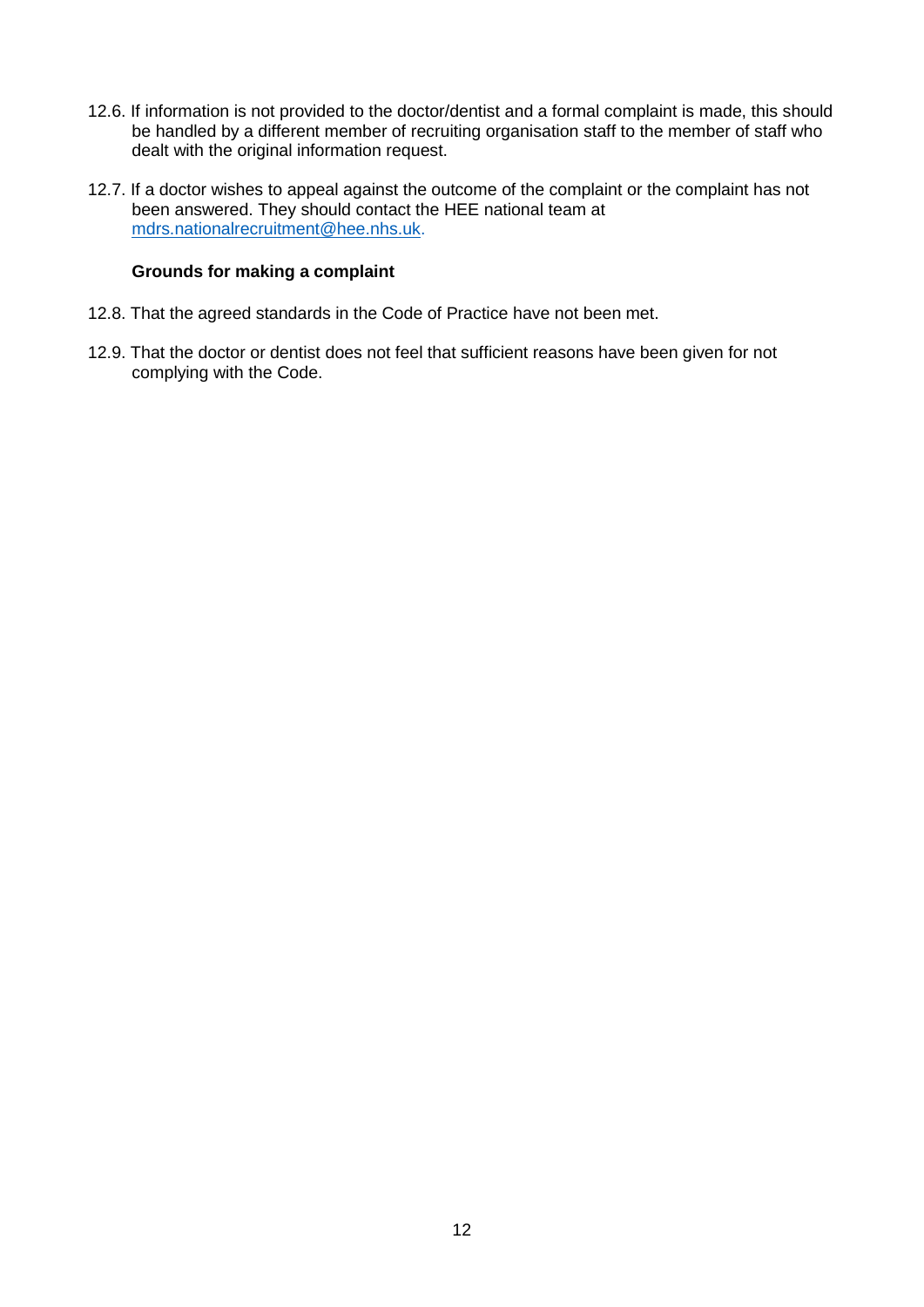#### <span id="page-12-0"></span>**Health Education England Code of Practice Monitoring: Guidance for Local Offices**

#### **Monitoring and Reporting Timeline**

As part of Health Education England's performance metrics, local offices are required to report on compliance in terms of providing 12 weeks notification to local education providers and trainees upon rotation, or when there is a new starter appointed. Managers will review existing processes that could be shared to support local collection and management.

In the longer term, work will be undertaken to explore reporting via TIS.

#### **The proposed timeline for reporting is as follows:**

- Report due on 1 September 2017 providing compliance data for rotations which have occurred in June, July and August 2017.
- Report due on 1 December 2017 providing compliance data for rotations which have occurred in September, October and November 2017.
- Report due on 1 March 2018 providing compliance data for rotations which have occurred in December 2017, January and February 2018.
- Report due on 1 June 2018 providing compliance data for rotations which have occurred in March, April and May 2018.
- Report due on 1 September 2018 providing compliance data for rotations which have occurred in June, July and August 2018.

Thereafter, the beginning of September, December, March and June annually

#### **Exception Category**

There will be occasions when it is not possible to provide 12 weeks' notice to local education providers and trainees as a result of exceptional circumstances. In some circumstances an individual exception can have a knock-on effect to other trainees, but HEE will try and minimise this where possible. Examples of some exceptions are listed below but it many circumstances with enough notice the Code of Practice should still be met:

- 1. Training Requirements
	- a. Where educational reasons (for example: ARCP outcome which identifies educational requirements that can only be delivered in specific locations)
	- b. Where posts have been removed/suspended from a training location due to quality concerns.
- 2. Individual Trainee circumstance
	- a. Where personal/health reasons require additional time to agree a placement, or require a subsequent change to a planned placement.
	- b. Maternity leave or sick leave cease with less than 12 weeks' notice. Where the end of such leave is predicted, this will be catered for in planning so far as is reasonable.
- 3. Exam Results
	- a. Foundation reserve list applicants
	- b. Specialty trainees awaiting membership exam results, which may affect their eligibility to join a programme.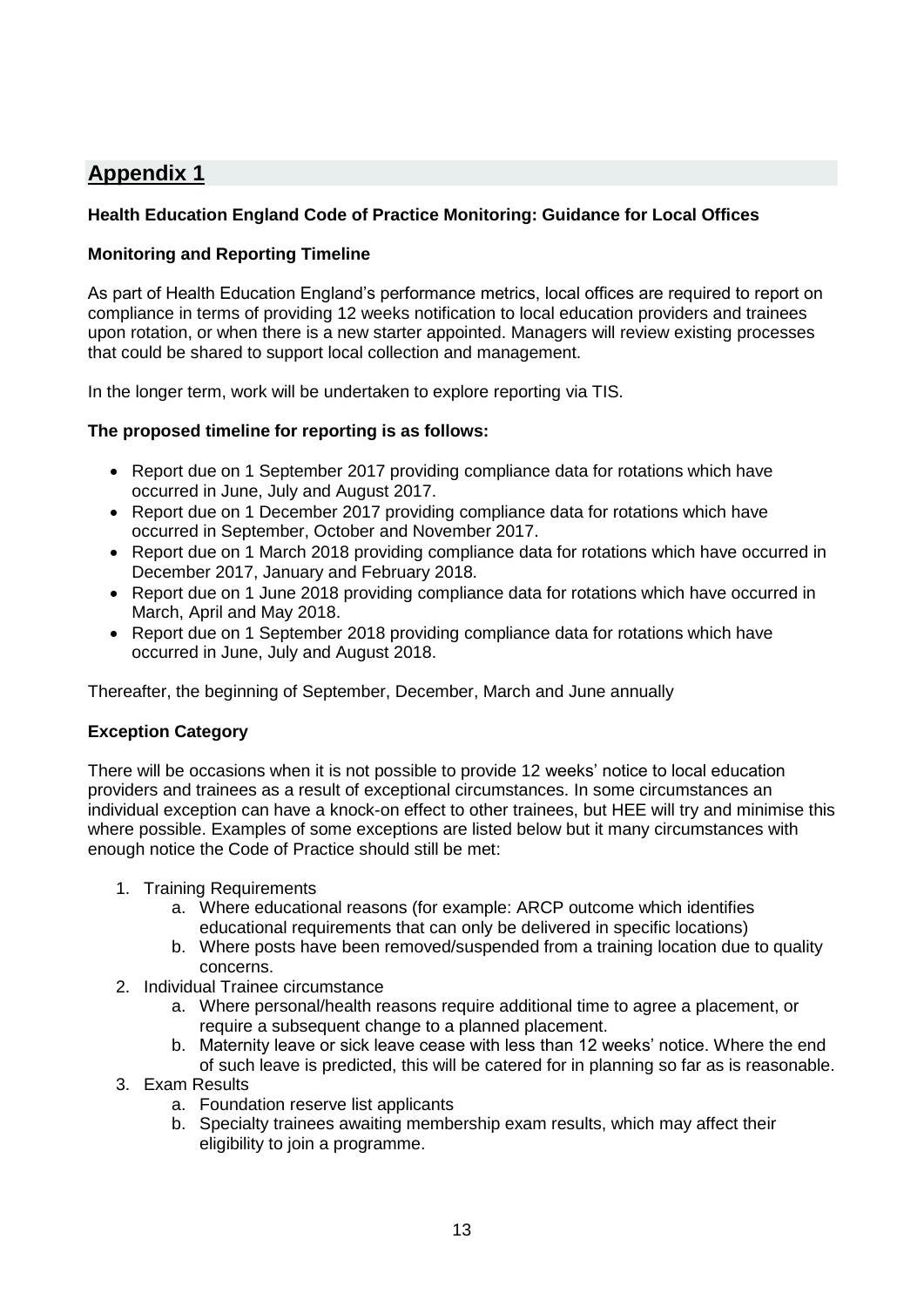# HEE monitoring data for 2018/2019

<span id="page-13-0"></span>

| <b>Local Office</b>          | Sum of<br><b>Number of</b><br>trainees on<br>rotation(s) | Sum of number of<br>trainees for whom<br>the 12 weeks rule<br>was achieved | Sum of the number of<br>trainees who did not<br>achieve 12 weeks but<br>full under the<br>exception category | Sum of number of<br>trainees who are<br>non-compliant<br>and are NOT an<br>exception | % excluded<br>due to<br>exceptions | % compliance of<br>trainee for who the<br>12-week rule was<br>achieved | <b>Sum of trainees whose</b><br>data was changed<br>between 12-week rule<br>and commencement in<br>post |
|------------------------------|----------------------------------------------------------|----------------------------------------------------------------------------|--------------------------------------------------------------------------------------------------------------|--------------------------------------------------------------------------------------|------------------------------------|------------------------------------------------------------------------|---------------------------------------------------------------------------------------------------------|
| <b>North</b>                 | $\mathbf{0}$                                             | $\mathbf{0}$                                                               | $\bf{0}$                                                                                                     | $\mathbf 0$                                                                          | $\mathbf{0}$                       | $\mathbf 0$                                                            | $\mathbf 0$                                                                                             |
| North East                   |                                                          |                                                                            |                                                                                                              |                                                                                      |                                    |                                                                        |                                                                                                         |
| North West                   |                                                          |                                                                            |                                                                                                              |                                                                                      |                                    |                                                                        |                                                                                                         |
| Yorkshire & Humber           |                                                          |                                                                            |                                                                                                              |                                                                                      |                                    |                                                                        |                                                                                                         |
| <b>Midlands and East</b>     | $\mathbf{0}$                                             | $\mathbf{0}$                                                               | $\mathbf 0$                                                                                                  | $\mathbf 0$                                                                          | $\mathbf{0}$                       | $\mathbf 0$                                                            | $\mathbf 0$                                                                                             |
| East Midlands                |                                                          |                                                                            |                                                                                                              |                                                                                      |                                    |                                                                        |                                                                                                         |
| East of England              |                                                          |                                                                            |                                                                                                              |                                                                                      |                                    |                                                                        |                                                                                                         |
| <b>West Midlands</b>         |                                                          |                                                                            |                                                                                                              |                                                                                      |                                    |                                                                        |                                                                                                         |
| <b>South</b>                 | $\mathbf{0}$                                             | $\mathbf{0}$                                                               | $\mathbf 0$                                                                                                  | $\mathbf 0$                                                                          | $\mathbf{0}$                       | $\mathbf{0}$                                                           | $\mathbf 0$                                                                                             |
| South West                   |                                                          |                                                                            |                                                                                                              |                                                                                      |                                    |                                                                        |                                                                                                         |
| <b>Thames Valley</b>         |                                                          |                                                                            |                                                                                                              |                                                                                      |                                    |                                                                        |                                                                                                         |
| Wessex                       |                                                          |                                                                            |                                                                                                              |                                                                                      |                                    |                                                                        |                                                                                                         |
| <b>London and South East</b> | $\mathbf{0}$                                             | $\bf{0}$                                                                   | $\mathbf{0}$                                                                                                 | $\mathbf 0$                                                                          | $\mathbf{0}$                       | $\mathbf 0$                                                            | $\mathbf 0$                                                                                             |
| <b>KSS</b>                   |                                                          |                                                                            |                                                                                                              |                                                                                      |                                    |                                                                        |                                                                                                         |
| London Pan                   |                                                          |                                                                            |                                                                                                              |                                                                                      |                                    |                                                                        |                                                                                                         |
| North Central & East London  |                                                          |                                                                            |                                                                                                              |                                                                                      |                                    |                                                                        |                                                                                                         |
| North West London            |                                                          |                                                                            |                                                                                                              |                                                                                      |                                    |                                                                        |                                                                                                         |
| South London                 |                                                          |                                                                            |                                                                                                              |                                                                                      |                                    |                                                                        |                                                                                                         |
| <b>GRAND TOTAL</b>           | $\mathbf{0}$                                             | $\mathbf 0$                                                                | $\bf{0}$                                                                                                     | $\bf{0}$                                                                             | $\bf{0}$                           | 0                                                                      | $\bf{0}$                                                                                                |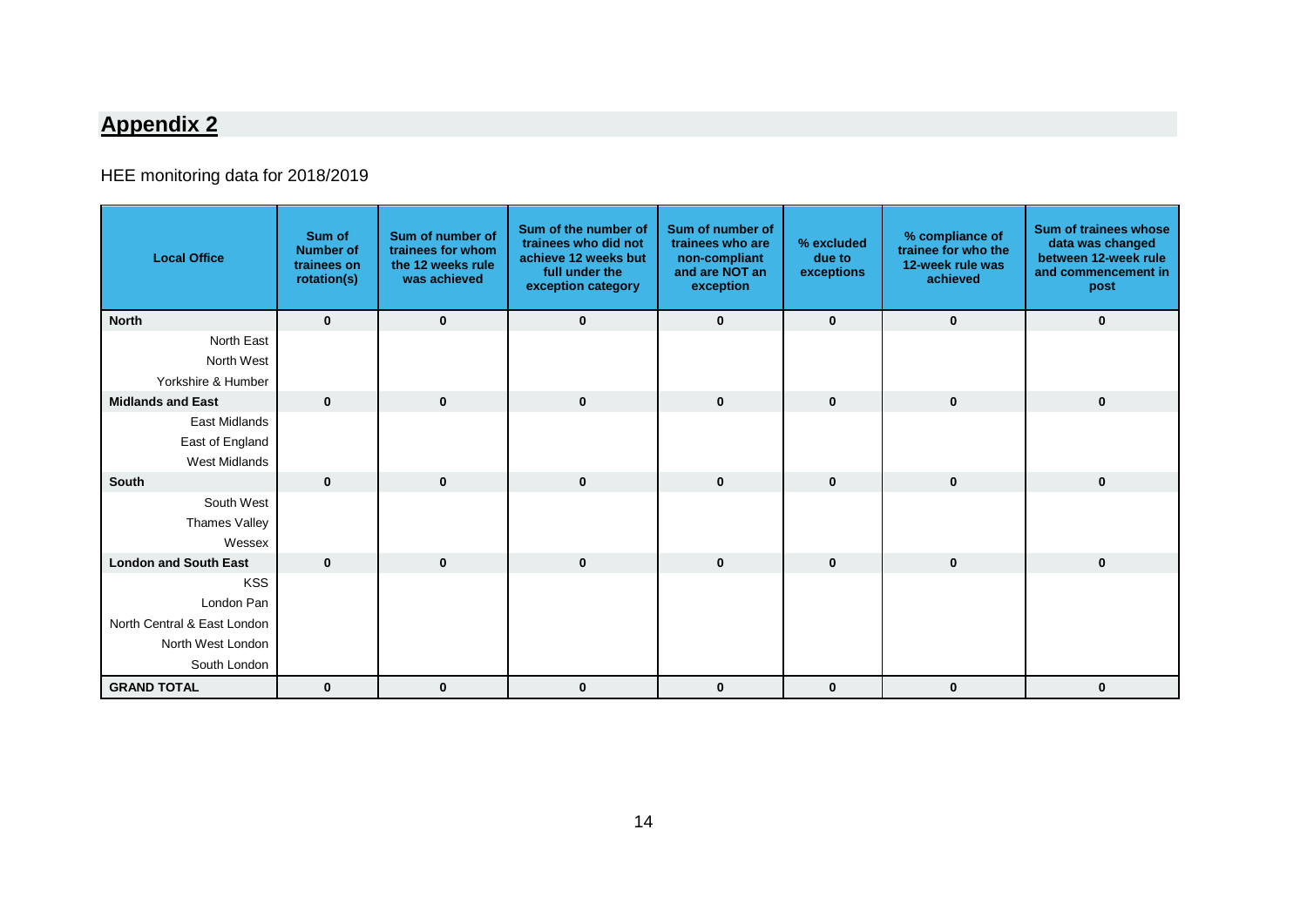<span id="page-14-0"></span>Text to be placed on HEE local office website site:

*In the event that HEE is classified as an Employment Agency for the purposes of the Employment Agencies Act 1973 ("the Act") and associated regulations, the following terms and conditions will apply to the provision of services by HEE in connection with the recruitment of junior doctors and dentists to training programmes.* 

- *1. The services provided include a work-finding service for which the Act prohibits HEE from charging a fee.*
- *2. The services provided by HEE will be provided without any charge to either junior doctors/dentists or the NHS employers that engage them.*
- *3. If it is determined that the Act applies to HEE, HEE will operate as an employment agency in providing the services.*
- *4. HEE is authorised to act for NHS employers that are offering training posts as part of the junior doctor/dentist training programme and is not authorised to enter into contracts with junior doctors/dentists on behalf of those employers.*

*By proceeding with the application process and/or accepting information from HEE about applicants for places on the training programmes applicants are deemed to accept these terms and conditions.*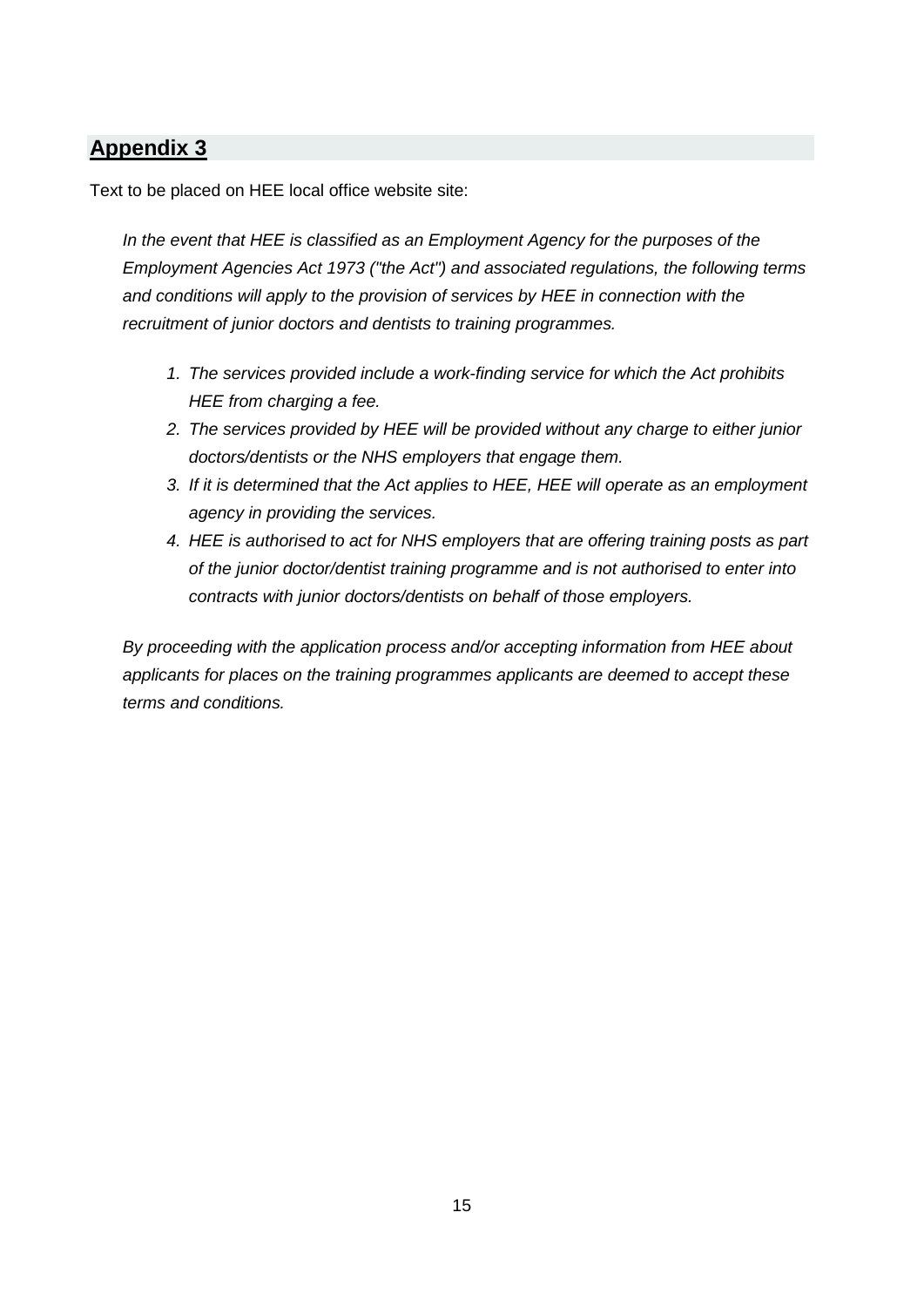#### <span id="page-15-0"></span>**Glossary**

**CCT Certificate of Completion of Training**. Awarded after successful completion of a specialty training programme, all of which has been prospectively approved by the GMC (or its predecessor body, PMETB)

**CEGPR Certificate of Eligibility for General Practice Registration.** Awarded after an applicant has successful applied to have their training, qualifications and experience assessed against the requirements for the CCT in General Practice.

**CESR Certificate of Eligibility for Specialist Registration**. Awarded after an applicant has successfully applied to have their training, qualifications and experience assessed against the requirements for the CCT in which they have undertaken training (as this is a guide for those in UK training, reference has not been made to those applying in a non CCT specialty; for details of this evaluation please refer to the GMC website).

**CESR(CP) CEGPR(CP) Certificate of Eligibility for Specialist or General Practice Registration.** An application process for the award of the CESR or CEGPR through the Combined Programme route. It is for trainees who have a combination of training in a GMC approved programme to successful completion, and training and/or experience prior to appointment in posts which were not GMC approved. See GMC website for further information.

**Clinical Supervisor** A trainer who is selected and appropriately trained to be responsible for overseeing a specified trainee's clinical work and for providing constructive feedback during a training placement. Some training schemes appoint an Educational Supervisor for each placement. The roles of clinical and educational supervisor may then be merged.

**Competences** The skills that doctors need (after *The New Doctor, transitional edition, 2005*).

**COPDEND Conference of Postgraduate Dental Deans and Directors** COPDEND provides a forum in which HEE local office and Deanery members can meet to discuss current issues, share best practice and agree a consistent and equitable approach to training in all HEE local offices and deaneries. It acts as a focal point for contact between the Postgraduate Dental Deans and other organisations, e.g. Medical Royal Colleges, GDC, BDA, AoMRC and the Department of Health.

**COPMeD Conference of Postgraduate Medical Deans in the UK**. COPMeD provides a forum in which HEE local office and Deanery members can meet to discuss current issues, share best practice and agree a consistent and equitable approach to training in all HEE local offices and deaneries. It acts as a focal point for contact between the Postgraduate Medical Deans and other organisations, e.g. Medical Royal Colleges, GMC, BDA, MRC, AoMRC and the Department of Health.

**Core Training** Core training is the first stage of uncoupled specialty training.

**Doctors in training** – this term will be applied throughout the Code to all applicants applying for Postgraduate medical training posts/programmes as referred to in this Code of Practice.

**FPCC:** Foundation Programme Certificate of Completion.